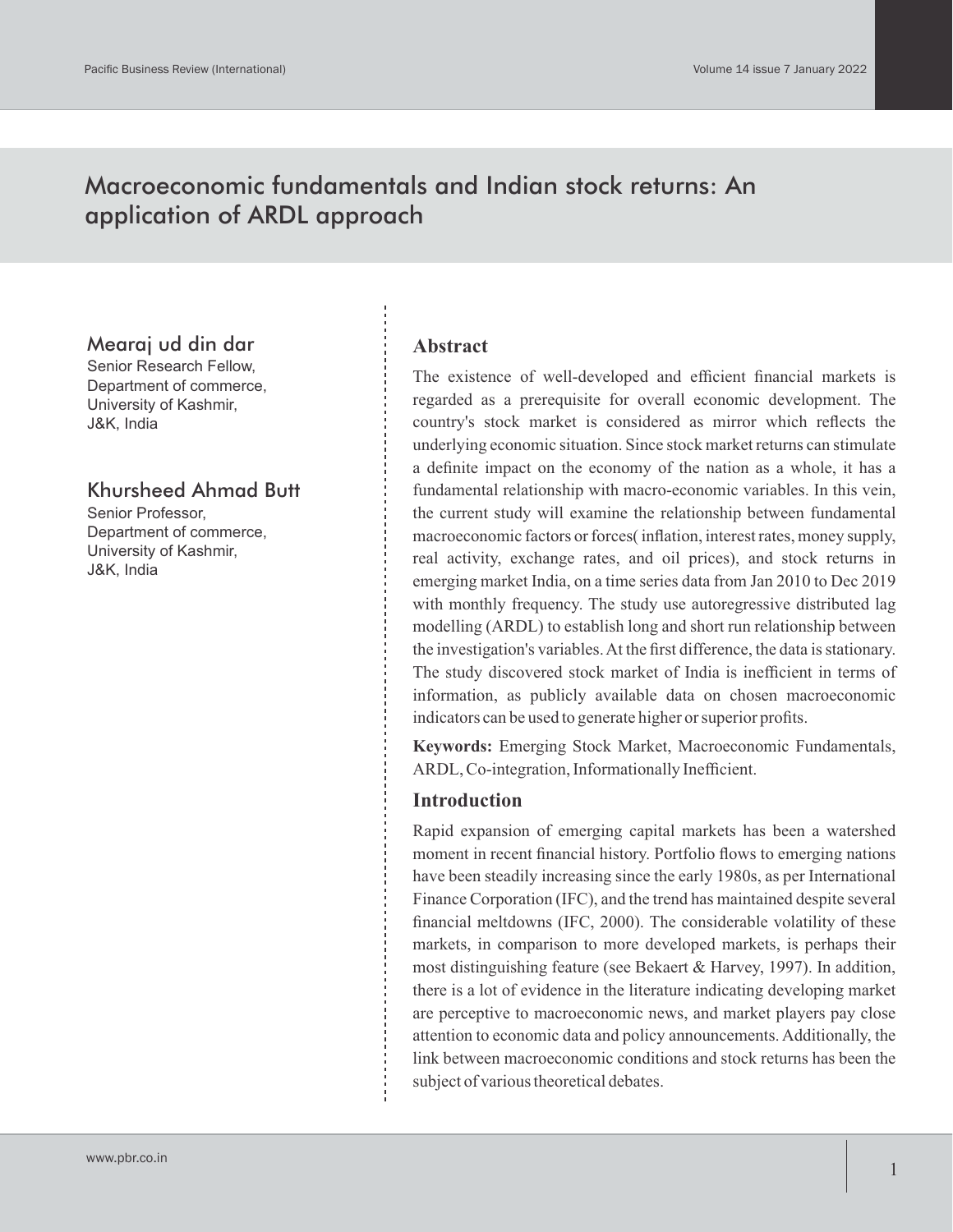Fama established the efficient market hypothesis in 1965, which says that stock prices include all information about macroeconomic issues and traders or investors will not be able to outperform the market and profiteer abnormally. According to EMH proposed by Fama, macroeconomic variables should have little impact on stock prices because prices already reflect or contain information about them. However, following research by Nelson (1977), Fama & Schewert (1977), Geske & Roll (1983), Mukerjee & Naka (1995), and others confirm that macroeconomic forces do impact stock price movement. However, Ross presented the essential theoretical foundation for the linking stock markets and macroeconomic variables in his famous APT model in 1976. Arbitrage pricing theory makes the assumption that returns are driven by a variety of macroeconomic variables. in the context of stock return macro dynamics (Ahmed, 2008). APT was developed as a replacement for the commonly used single factor capital asset pricing model that believes returns on assets are exclusively affected by market risk Asset returns are assumed to be determined by a variety of macroeconomic and company-specific factors in the APT model. Chen et al. (1986) concluded that diverse macroeconomic factors influenced stock returns via their impact on the discounted cash flows of the enterprise. The APT strategy aims to quantify the risk premia associated with these numerous risk factors, determine whether they are significant, and price them into stock market returns (Maysami & Koh, 2000). The present value model (PVM), which ties asset prices to future stream of cash flows and discount rate, is an alternate way to linking or correlating stock prices with macroeconomic variables. As a result, all forces affecting enterprise cash flows and discount rates to capitalise those

cash flows will definitely influence stock prices.

Extensive research has been conducted to document link between macroeconomic indicators and stock market. Many academic researchers, financial and industry analysts, and practitioners have spent decades trying to establish link among macroeconomic variables and stock market movements. They have conducted a number of empirical and descriptive studies to see how macroeconomic forces affect equity prices. According to the factors, approaches, techniques, and tests employed in the numerous studies, different conclusions were drawn. Although wealth of literature is available on the link between macroeconomic variables and stocks in developed markets, there is little or no literature on the same relationship in emerging countries. ''There is a considerable empirical gap in identifying macroeconomic variables that affect stock returns, and the few studies that have established such connections have tended to concentrate on developed markets'' (Abugri 2008).In light of this the present study will look at how macroeconomic forces affect India's stock market.

# **Data description**

The present work attempts to determine macroeconomic and stock market nexus in Indian context. The study will use time series data spanning a period of ten years from Ist Jan 2010 to 31Dec 2019. The data consists of the monthly closing price of major stock exchange (BSE SENSEX) of India. Variables of the study include inflation, exchange rate, interest rate, real activity, oil price and money supply. The data, operational meaning and source of data are given below in table 1. The study uses log transformed data due its very statistical features.

| Variable      | <b>Proxy</b>                                                                  | <b>Source</b>  | <b>Symbol</b> |
|---------------|-------------------------------------------------------------------------------|----------------|---------------|
| Stock price   | <b>BSE</b> Sensex                                                             | Yahoo finance  | LnSP          |
| Inflation     | Consumer price index                                                          | Bloomberg/OECD | LnIF          |
| Interest rate | Key policy or bench mark interest rate                                        | Bloomberg/RBI  | LnIT          |
| Real activity | Index of industrial production                                                | Bloomberg/OECD | LnIP          |
| Money supply  | Broad money supply(M3)                                                        | Bloomberg      | LnMS          |
| Exchange rate | Real effective exchange rate                                                  | Bloomberg      | LnEX          |
| Oil price     | Average spot price of Brent Blend, West Texas<br>intermediate and Dubai Fateh | Index mundi    | LnOP          |

**Table 1 Data summary**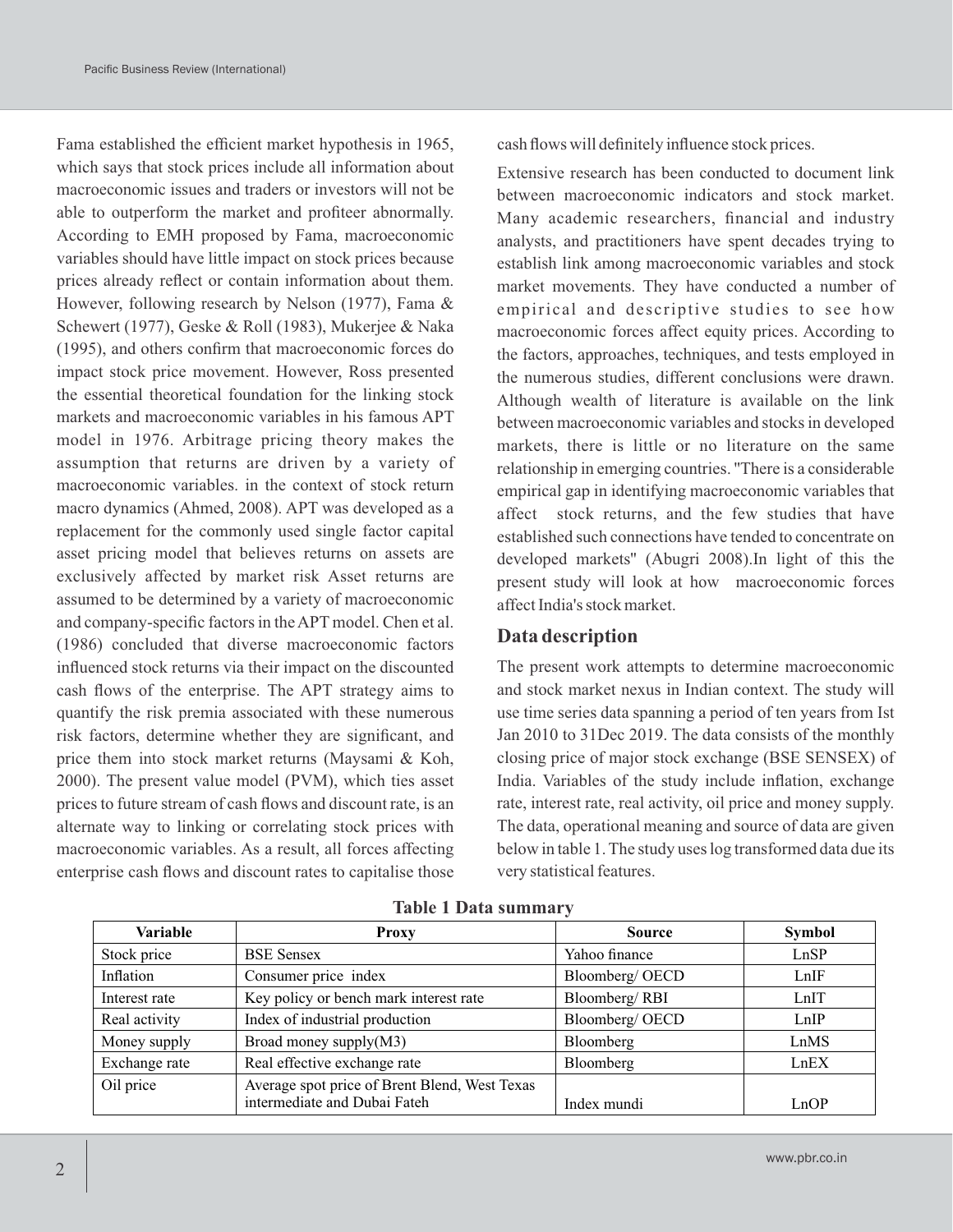# **Theoretical Framework**

Inflation affects practically everyone on a daily basis, regardless of whether they are investors, borrowers, or lenders. Inflation raises the cost of living, causing resources to move from investment to consumption. As a result, demand for market instruments falls, resulting in a drop in stock trading activity. Inflationary pressures raise living costs and cause resources to shift from investment to consumption. As a result, demand for market instruments falls, resulting in a drop in stock trading activity. Economic tightening strategies are also used by monetary policy to respond to rising inflation rates. Inflation eventually translates into a higher nominal interest rate, which results in the lower discounted cash flows and lowering corporate earnings, which lowers stock prices.

Stock price and interest rate is negatively related. According to the hypothesis underlying the negative correlation between interest rates and stock prices, opportunity cost of maintaining cash rises due to upward shift in interest rates, leading in stock replacement for interest-bearing instruments and consequent declines in stock values. Interest rate reductions lower borrowing costs and boost investment and economic activity, causing stock prices to rise.

As an indicator of the general health of the economy industrial production affects stock values because it affects anticipated cash flows. The increase in industrial production signals economic expansion, which boosts corporate profitability, increasing the firm's present value and, as a result, increasing stock market investment, which boosts stock prices. Because increment in IPI leads to enhancement in industrial sector production, which results in increase in profit for industries and companies, the IIP and stock prices are favourably associated.

Nominal equities prices grow when money supply expands, releasing more liquidity for purchasing assets. As a result, it is reasonable to predict a positive correlation between money supply and stock price. ''According to portfolio theory, an increase in the money supply may result in portfolio shifts away from non-interest bearing money assets and toward stocks'' (Mohanamani & Sivagnanasithi, 2014). Additionally, upward shock to money supply may leads to surge in inflation, which enhances interest rates and a decline in stock values.

Importance of international trade in a country's economy and the magnitude of the trade balance is what dictates the effect of currency exchange rates on stock prices. Decrease in the currency value has detrimental effect on the native stock market of a country that is largely reliant on imports. Products imported become more expensive when native currency depreciates relative to the foreign currency, mainly the US dollar, rising import prices and driving investors to move capital from local assets to foreign currency assets. An increase in the value of the home currency reduces exporting enterprises' competitiveness and may depress stock prices. In contrast, if a country is excessively reliant on imports, exchange rate appreciation lowers import costs and boosts domestic stock values.

Crude oil is a crucial component of every manufacturing process. Any significant change in oil prices, it is clear, causes stock market uncertainty, it may force investors to put their investments on hold or postpone them. Additionally, rising oil prices enhances shipping / transportation costs, manufacturing, and heating, all of which influence negatively firms' earnings. Consumers' discretionary spending is also harmed by rising fuel prices, which raises concerns about inflation. As a result, when oil prices are volatile, the financial risk associated with investments increases. As a result, a spike in prices of oil enhances manufacturing cost and consequently projected cash flow, which has a favourable effect on the stock markets of oil-importing nations. As a result, an increase in global oil prices results in decreased actual economic activity across all domains, causing stock prices to plummet.

On the Karachi stock exchange, (Ali, 2014) investigated the relationship between stock market and interest rate (KSE). He discovered that the interest rate and the stock market are inversely associated using simple regression and correlation analysis methodology. He came to the conclusion that, in order to improve the economy, the authorities must keep an eye on interest rates and maintain them low.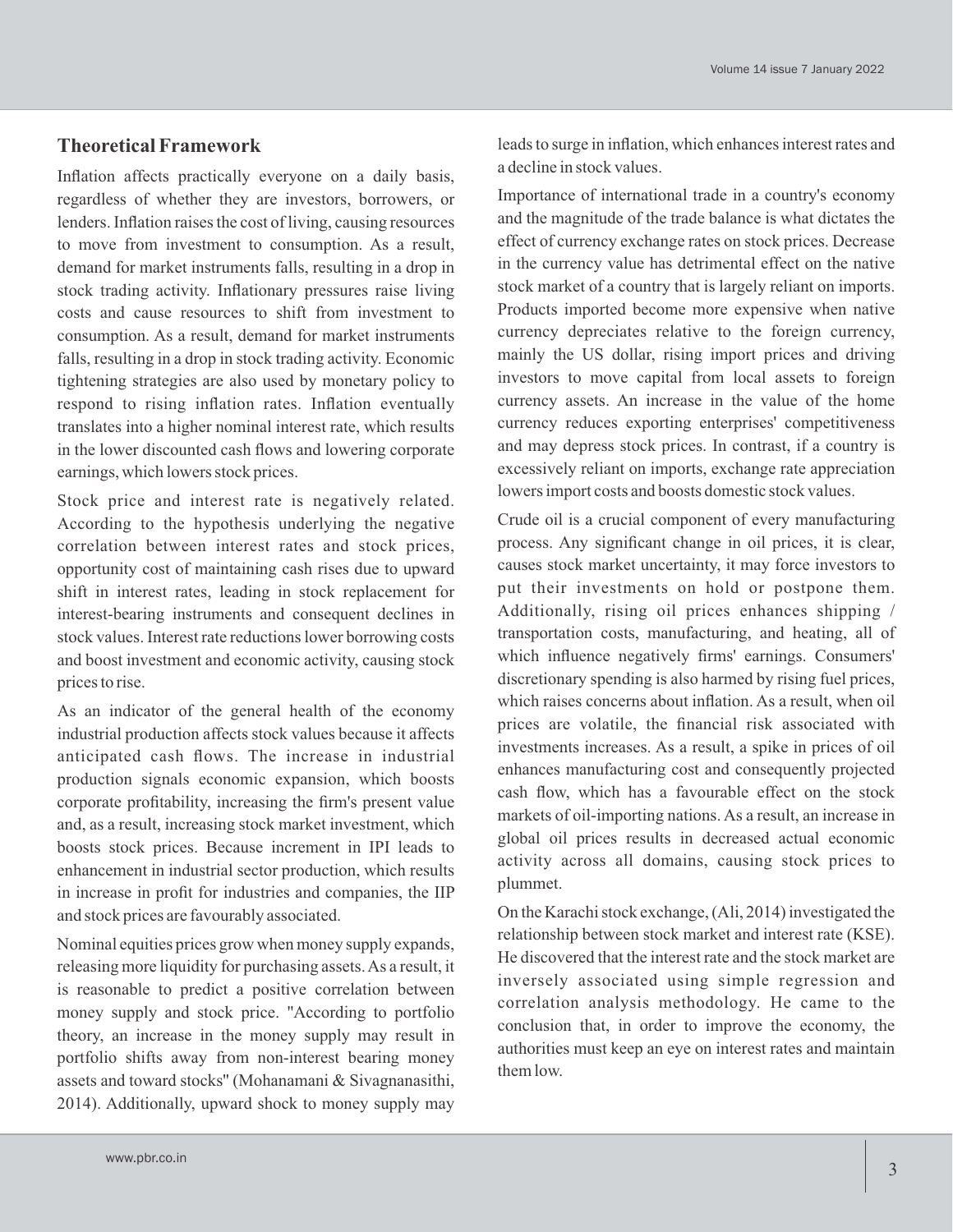# **Review of literature**

(Verma & Ozuna, 2005) evaluated how Latin American markets reacted to changes in macroeconomic variables. The sensitivity of Latin American markets to macroeconomic variables was once thought to be a mystery. The stock market in Mexico has a big impact on other Latin American markets, but not the other way around.

According to the APT model, macroeconomic forces are important determinants of asset (stock) returns stock returns and are priced accordingly (Chen et al., 1986). The research studied group of macroeconomic forces in the United States to access their influence on stock returns. The research established long standing association between macroeconomic forces and stock performance. Among the important macroeconomic variables, fluctuations in the risk premium and the gap between bonds are found to be the most influential in affecting US returns.

(Hosseini & Ahmad, 2011) examined the Indian and Chinese stock market indices and concluded that crude oil prices and money supply had a favourable effect on China but a detrimental effect on India. Inflation benefited both stock indices positively. In the near run, crude oil prices benefited India significantly, while having a small and negative effect on China.

(Ahmet Büyükşalvarc, 2010) applied regression analysis on Turkish stocks and macroeconomic factors where he found most of his variables determining Turkish returns except Inflation and Gold price which had no effect on ISE-100 returns.

Between 1998 and 2008, (Hasan & Javed, 2009) established long run relationship among the macroeconomic fundamentals and stock market under a VAR frame work.

(Ratanapakorn & Sharma, 2007) also found significant impact of macroeconomic variables on stock market. Granger causality demonstrated that all macroeconomic variables investigated cause stock prices in the long run.

Using monthly data various macroeconomic indicators, (Wongbangpo & Sharma, 2002) examined the connection between stock asset returns and macroeconomic forces in the ASEAN group. There study reported both positive and negative correlations among the study variables. All the ASEAN stock indexes were positively associated with output (GNP) and adversely associated with aggregate price level.

(Kwon & Shin, 1999) investigated Korean stock market to discover how economic activities influenced stock returns. Stock prices were discovered to be in cointegration with a collection of macroeconomic forces, including foreign exchange rate, trade balance, output level, and money supply, using VECM. The study found that stock return variability is linked to macroeconomic factors. In addition, contrary to past research, the study found that economic activity lead the stock index, thus denying that stock market leads nation's economic health.

(Tripathy, 2011) stated that Indian stock market is very susceptible to changes in interest rates, currency exchange rates, and worldwide markets. The paper continued by stating that the sample stock market(India) is informationally inefficient, which suggests that investors can earn greater than normal returns by analysing historical data.

Mookerjee & Yu, 1997) analysed the monthly data to understand long-term link between four macroeconomic variables in Singapore and stock prices. They found that the money supply, both narrow and broad, had substantial longterm interactions with stock prices, but the exchange rate had no such association.

(Ray and Vani, 2003) used the VAR model to examine link between stock market and economic variables related to real activity in the Indian environment. The findings found that selected variables have a substantial impact on equity returns, whereas foreign investment and the fiscal deficit do not.

(Ibrahim & Aziz, 2003) also concluded that Malaysian market is inefficient in terms of information dissemination which means macro information can be used to earn abnormal returns.

(Singh, 2010) investigated Sensex and macroeconomic fundamentals for determining causal links between the BSE Sensex and exchange rate, WPI, and IIP. IIP and Sensex have bidirectional causality, indicating that IIP is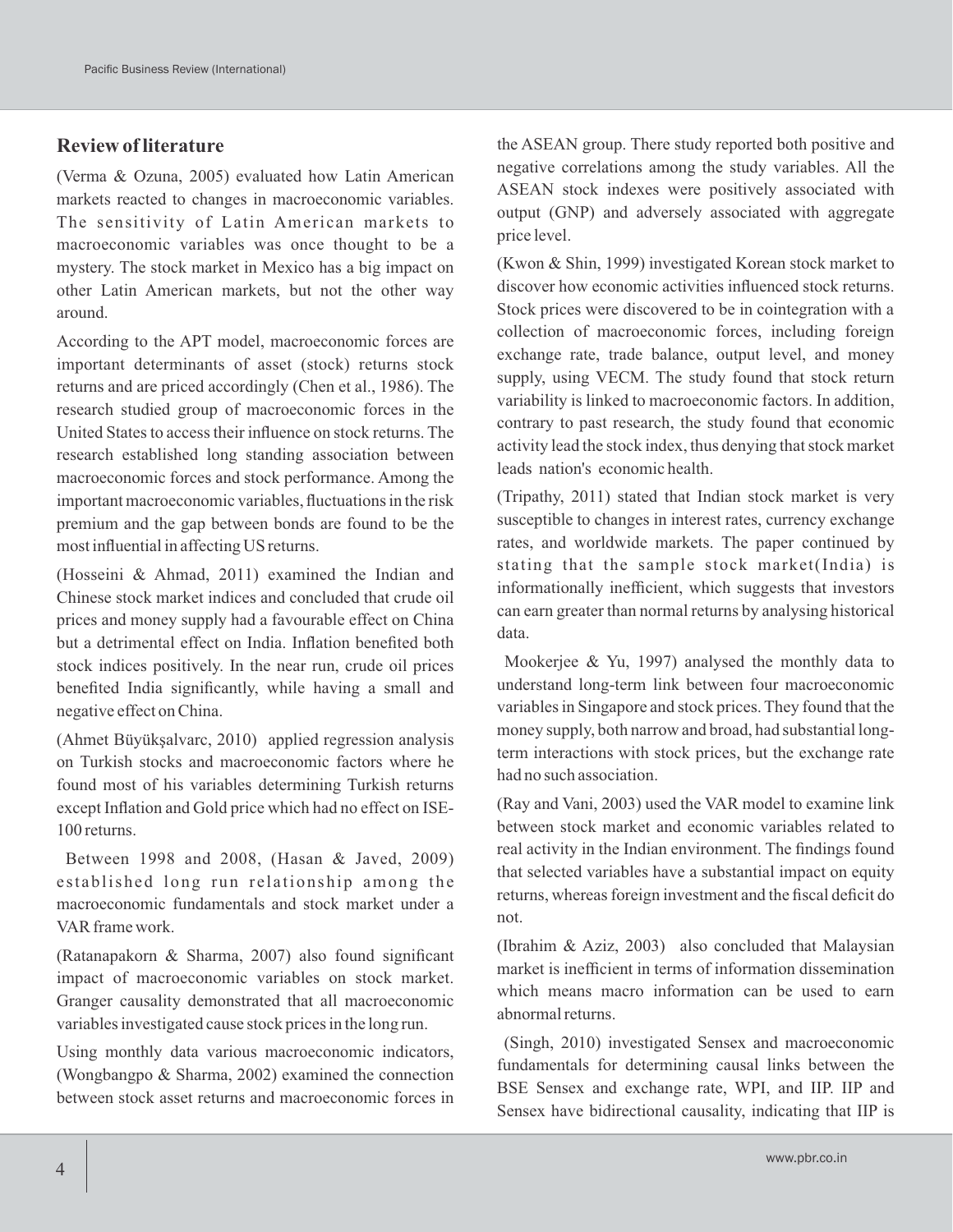the significant variable. They came to the conclusion that the Indian market is somewhat informationally efficient in terms of few variables.

(Tripathi & Seth, 2014) documented strong connection among stock market indexes and macroeconomic forces. They also imply that stock price movement is caused by more than just shifting macroeconomic conditions; there are additional factors that influence stock price movement.

(Ray, 2012) found results which are perplexing and inconsistent with projections, emphasising the need for additional research in this area. The impact of inflation, foreign direct investment, and the currency rate on stock prices was determined to be minimal.

Nordin et. al. 2014 studied the performance of Malaysian stock market with reference to certain commodityprices along with interest rate and exchange rate. Employing bounds test approach, the study observed both interest rate and currency rate coefficients negative for the period of study.

On the Karachi stock exchange, (Ali, 2014) investigated the association between stock market and interest rate .He discovered that the interest rate and the stock market are inversely associated using simple regression and correlation analysis methodology. He came to the conclusion that, in order to improve the economy, the government should keep an eye on interest rates and maintain them at lower end.

(Al-abdullah, 2018), examined the economy of Jordon to investigate the impact of interest rate volatility on the stock returns.. The results indicated that one percent increase in the interest rates will result in twelve percent decline in the stock market index. Furthermore, policymakers should consider many macroeconomic indicators, particularly the interest rate, when developing and articulating various economic policies, according to the study.

#### **Methodology**

a) **Descriptive statistics:** Descriptive statistics are generated for the data in levels to get idea about basic characteristics of the data. It will provide crucial information on market risk and return patterns, as well as a normality check using the Jerque Bera statistic to determine whether or not observations are normally distributed.

- b) **Unit root test:** Before moving on to the next step of the study, the time series data must be stationary, as non-stationary data will provide false and unreliable results if not addressed. Two formal tests (ADF and PP), are used to confirm if the data is steady or not. Dickey and Fuller created the ADF test (1979). ADF is based on the assumption that data contains unit root with alternate hypothesis that it is stationary. The test hypothesis is negated and stationarity of data is confirmed if the projected test statistic falls below critical value. If the test hypothesis is acknowledged, the series will be transformed to differenced one, which is also known as order of integration where d is more than one. Peter C.B Philiips and Pierre Perron created the PP exam (1988). Because the ADF test assumes that the dependent variable has no autocorrelation, PP uses lags to absorb any dynamic structure in the dependent variable, ensuring that there is no autocorrelation. The PP can handle heteroskedasticity as well as serially correlated error terms. This test corrects test statistics by altering the coefficient's t-ratio, rendering serial correlation obsolete.The test works on the same hypothesis asADF test. Further analysis will be carried on stationary data.
- c) **Correlation analysis:** A correlation test is performed between macroeconomic factors and stock index to acquire a preliminary concept of the existence of a association between selected variables. Integration of stock markets will be investigated further by correlating the returns of the sample nations. Presence of multicollineaity makes regression coefficients indeterminate, and the standard errors become infinite. Multicollinearity exists when the correlation coefficient between the independent variables surpasses the proposed rule of thumb of 0.8, making statistical inference problematic. As a result, it is recommended that variables having a high correlation coefficient be deleted or their measure changed for future study. Karl-Pearson correlation coefficients will be used in this investigation.
- d) **Lag selection:** In the time series case, choosing the right lag length is crucial because once there is shock to the system or change in a particular variable, stock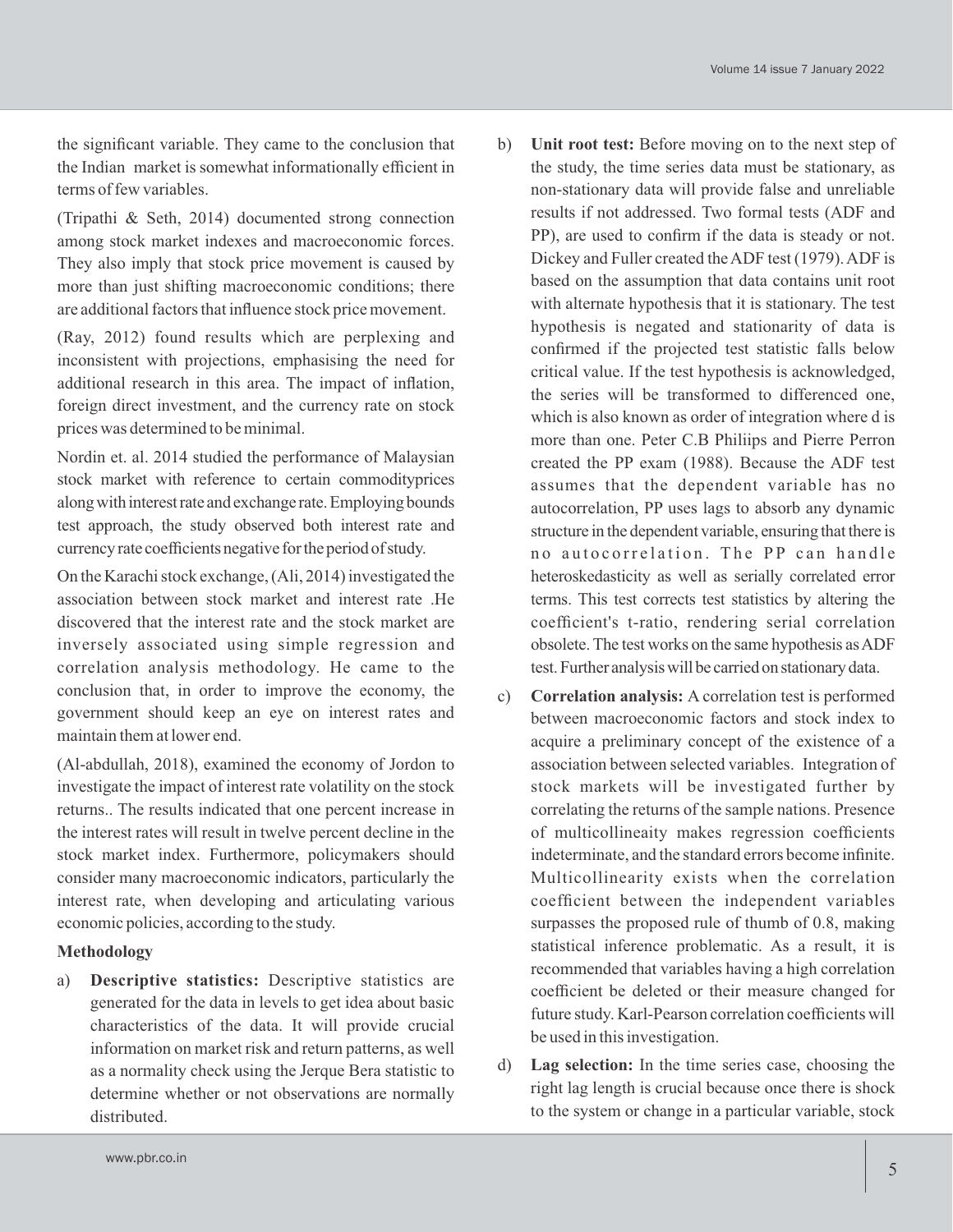markets take some time to respond which is called lag , to reflect that change. Dwtermination of proper lag length is crucial to find a solid link between the variables. The study uses AIC criterion for lag length selection.

e) **ARDL modelling:** The study will employ ARDL (autoregressive distributed lag model) technique to attain its objectives. Pesaran and Shin (1998) and Pesaran, Shin, and Smith (2001) popularised this model as a means of assessing cointegration among time series variables. ARDL is autoregressive because dependent variable is explained partly by itself in terms of its own lag and the term distributed lag means dependent variables is also explained by the successive lags of independent variables. ARDL possess certain previlage over other cointegration models. This model works regardless of the sequence in which the variables are integrated, but not more than one.This technique provides efficient results in relatively small samples (Pesaran et al 2001). Nkoro & Uko, 2016, argued that the issue of endogeneity is minimised to a great extent in case of ARDL modelling. The ARDL model to be applied for our study will be as follows:

# $\Delta LRSP_t = \alpha_0 + \sum_{i=1}^{n_1} b1 \Delta LRSP_{t-i} +$ + $\sum_{i=1}^{n^2} b2 \Delta LOP_{t-1} + \delta_1 LRSP_{t-1} + \delta_2 LOP_{t-1} + V_t$

The difference operator is denoted by  $\Delta$  in the preceding equation, b1 and b2 denotes short run coefficients while δ1 and δ2 d denote long run coefficients. Vt is the error term. LRSP means log return of stock price of a country and LOP means log of oil price. The lag period is determined by the AIC criteria for each country. Under ARDL framework bounds test is performed to examine whether cointegration exists between the study variables. The null hypothesis of the model in case of two variables (as in our case) is b1=b2=0 where alternate hypothesis is b1≠b2≠0. The acceptance or non acceptance of null hypothesis depends upon the F statistic of the bounds test. If the F statistic surpasses the upper critical bound values, the test hypothesis is repudiated and we conclude variables have a long term association. When F statistic is underneath lower bound critical values, test hypothesis is accepted and cointegration is confirmed. When F statistic falls in between two critical bounds, the result is indeterminate. In that instance, the word "error correction" leads the long run association's decision (Shahbaz et al 2012b, Lwata et al. 2012). If the error correction term is significantly negative, the variables have a long run association.

|                    | LnSP     | LnEX        | LnIF        | LnIP     | LnIT        | LnMS        | LnOP        |
|--------------------|----------|-------------|-------------|----------|-------------|-------------|-------------|
| Mean               | 5.019854 | 4.618176    | 4.956483    | 4.744875 | 4.962426    | 5.163879    | 4.541851    |
| Median             | 5.073601 | 4.631209    | 4.991065    | 4.734574 | 4.956568    | 5.198060    | 4.572685    |
| <b>Maximum</b>     | 5.530197 | 4.703720    | 5.256769    | 4.933998 | 5.187092    | 5.603066    | 5.028711    |
| <b>Minimum</b>     | 4.548383 | 4.482671    | 4.593474    | 4.600859 | 4.605170    | 4.605170    | 3.653645    |
| Std. Dev.          | 0.285381 | 0.051264    | 0.185785    | 0.086165 | 0.145767    | 0.289200    | 0.340073    |
| <b>Skewness</b>    | 0.118738 | $-0.531051$ | $-0.413320$ | 0.377125 | $-0.302376$ | $-0.283466$ | $-0.355170$ |
| <b>Kurtosis</b>    | 1.697457 | 2.543753    | 2.027531    | 2.065350 | 2.270420    | 1.876617    | 2.088271    |
| Jarque-Bera        | 8.765069 | 6.681116    | 8.145149    | 6.491079 | 4.490055    | 7.125306    | 6.679162    |
| <b>Probability</b> | 0.012494 | 0.035417    | 0.017033    | 0.038948 | 0.105925    | 0.028363    | 0.035452    |

# **Empirical results: Table 2**

**Descriptive statistics of the variables**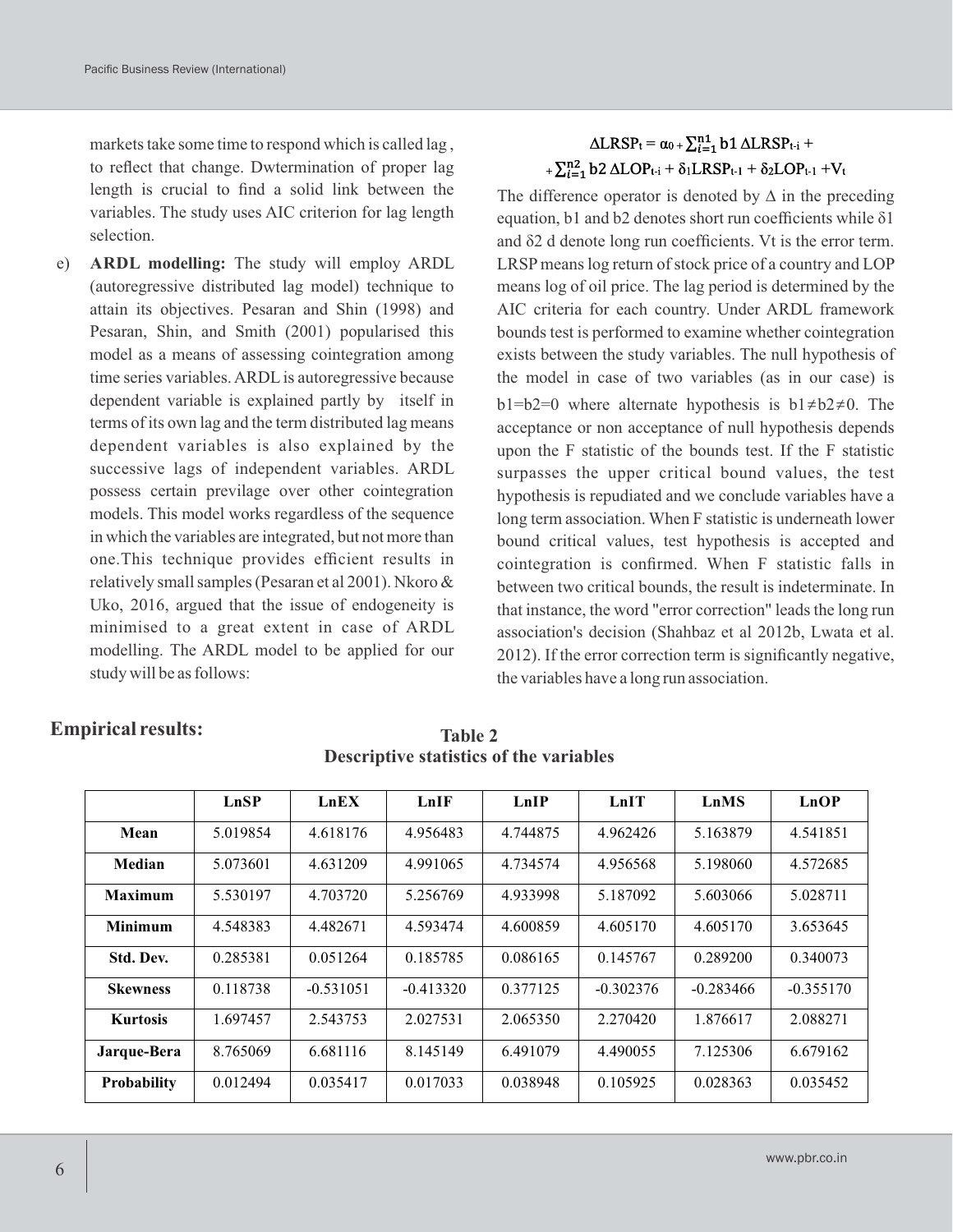Table two presents the descriptive analysis of log of independent variables (macroeconomic variables and dependent variable (stock price) of the study. Among the variables stock price has the highest mean of 5.019854 while oil price produces the lowest mean of 4.541851. The skewness of majority of variables is negative, except stock price and inflation. Kurtosis for all the variables is well

below three which suggests that distribution is platykurtic. The probability associated with jerque-bera statistic is less than 0.05 for all the variables except interest rate, which means that all the data is normally distributed. Oil price seem to have highest standard deviation while exchange rate with lowest standard deviation.

|              | ADF<br>(trend & intercept) |                   | <b>PP</b><br>(trend & intercept) |                   |
|--------------|----------------------------|-------------------|----------------------------------|-------------------|
|              | Level                      | <b>Difference</b> | Level                            | <b>Difference</b> |
| <b>LINEX</b> | 0.5692                     | $0.000*$          | 0.3812                           | $0.000*$          |
| <b>LINIF</b> | 0.8111                     | $0.000*$          | 0.8482                           | $0.000*$          |
| <b>LINIP</b> | 0.7648                     | $0.0001*$         | 0.9391                           | $0.000*$          |
| <b>LINIT</b> | 0.3003                     | $0.0000*$         | 0.4688                           | $0.0003*$         |
| <b>LINMS</b> | 0.1443                     | $0.0000*$         | 0.6837                           | $0.0000*$         |
| <b>LINSP</b> | 0.2162                     | $0.0000*$         | 0.2062                           | $0.0000*$         |

### **Table 3 Stationarity test of variables**

Table 3 displays the stationary test of the variables. It can be concluded from the table that level form of data under both the tests(ADF and PP) has p value of more than 0.05, concluding that data has a unit root. When the data is

differenced, probability values of all the variables become less than 0.05 which means data attains stationarity upon differencing. Hence rest of analysis will be carried on stationary data i.e. differenced data.

|               | <b>DLINSP</b> | <b>DLINEX</b> | <b>DLINIF</b> | <b>DLINIP</b> | <b>DLINIT</b> | <b>DLINMS</b> | <b>DLOP</b> |
|---------------|---------------|---------------|---------------|---------------|---------------|---------------|-------------|
| <b>DLINSP</b> | 1.000000      |               |               |               |               |               |             |
| <b>DLINEX</b> | 0.391762      | 1.000000      |               |               |               |               |             |
| <b>DLINIF</b> | $-0.127752$   | 0.058038      | 1.000000      |               |               |               |             |
| <b>DLINIP</b> | 0.154772      | 0.011142      | 0.007562      | 1.000000      |               |               |             |
| <b>DLINIT</b> | $-0.057371$   | $-0.03995$    | 0.057312      | 0.031363      | 1.000000      |               |             |
| <b>DLINMS</b> | 0.039808      | $-0.13529$    | 0.062286      | $-0.01418$    | 0.001949      | 1.00000       |             |
| <b>DLOP</b>   | $-0.120279$   | $-0.09099$    | 0.075260      | 0.237285      | 0.039495      | $-0.1903$     | 1.00000     |

# **Table 4 Correlation matrix of variables**

Table 4 represents the cross correlation matrix of variables of the study. From the above table, it can be concluded that none of the correlation coefficient surpasses the limit of 0.8. So there is no issue of multicollinearity among the

independent variables. Further we can get the initial clues about the association among the selected variables. Interest rate, inflation rate and oil price negatively impact stock prices while IIP, exchange rate, and money supply are positively correlated.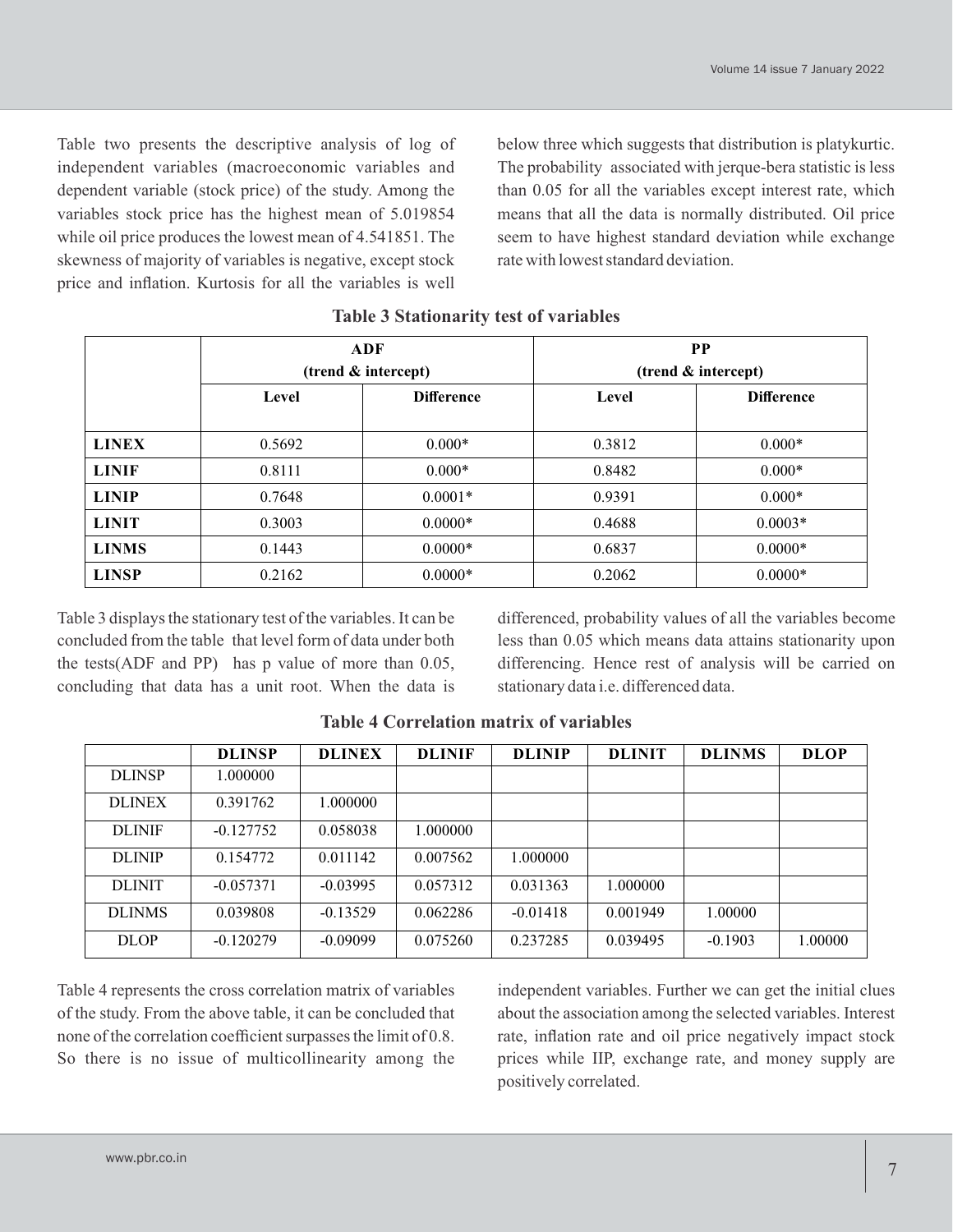| Lag      | Log L    | <b>LR</b> | <b>FPE</b>  | AIC          | <b>SC</b>    | HQ           |
|----------|----------|-----------|-------------|--------------|--------------|--------------|
| $\theta$ | 960.2808 | <b>NA</b> | 1.24e-17    | $-19.06562$  | $-18.88325$  | $-18.99181$  |
| 1        | 1841.590 | 1621.609  | $7.32e-25*$ | $-35.71180*$ | $-34.25291*$ | $-35.12136*$ |
| 2        | 1890.215 | 82.66205  | 7.47e-25    | $-35.70430$  | -32.96887    | -34.59722    |
| 3        | 1921.126 | 48.22139  | $1.11e-24$  | $-35.34252$  | $-31.33056$  | $-33.71881$  |
| 4        | 1959.131 | 53.96671  | 1.48e-24    | $-35.12262$  | $-29.83412$  | -32.98227    |
| 5        | 1984.963 | 33.06579  | 2.65e-24    | -34.65927    | $-28.09424$  | $-32.00228$  |
| 6        | 2027.346 | 48.31667  | $3.63e-24$  | $-34.52693$  | $-26.68537$  | $-31.35331$  |
| 7        | 2068.845 | 41.49825  | $5.53e-24$  | -34.37689    | $-25.25880$  | $-30.68664$  |
| 8        | 2153.569 | 72.86250* | $4.02e-24$  | $-35.09137$  | $-24.69674$  | $-30.88448$  |

**Table 5 Lag length selection**

*Table 5 displays the lag length selection by different criterions. As per the AIC criteria lag of one is appropriate.*

#### **Table 6 Bounds test of cointegration**

| $F$ –statistic value | 2.994432    |             |  |
|----------------------|-------------|-------------|--|
| Significance -level  | Lower Bound | Upper Bound |  |
| 10%                  | 2.53        | 3.59        |  |
| $5\%$                | 2.87        |             |  |
| $1\%$                |             | 4.9         |  |

Table 6 displays the bounds cointegration test under the frame work of ARDL. F statistic falls in between two bounds which lead to ambiguity about presence or absence of cointegration. In that case ECT is important which

guides the decision of cointegration among the variables. If ECT is significantly negative, cointegration is established (Kremers et al., 1992, Banejee et al. 1998, Lwata et al. 2012).

| <b>Variable</b> | Coefficient | <b>Std. Error</b> | <b>T</b> statistic | <b>P-value</b> |
|-----------------|-------------|-------------------|--------------------|----------------|
| D(LINIF)        | $-0.042652$ | 0.305010          | $-0.139837$        | 0.8891         |
| D(LINIP)        | 0.368418    | 0.207919          | $-1.771930$        | $0.0796*$      |
| D(LINT)         | 0.190116    | 0.189869          | 1.001300           | 0.3192         |
| D(LINMS)        | $-0.944549$ | 0.494658          | 1.909500           | $0.0502**$     |
| D(LINEX)        | 1.402273    | 0.278842          | 5.028916           | $0.0000$ ***   |
| D (LOP)         | $-0.050420$ | 0.020662          | 2.440237           | $0.0165***$    |
| $CointEq(-1)$   | $-0.166314$ | 0.052193          | $-3.186537$        | $0.0019***$    |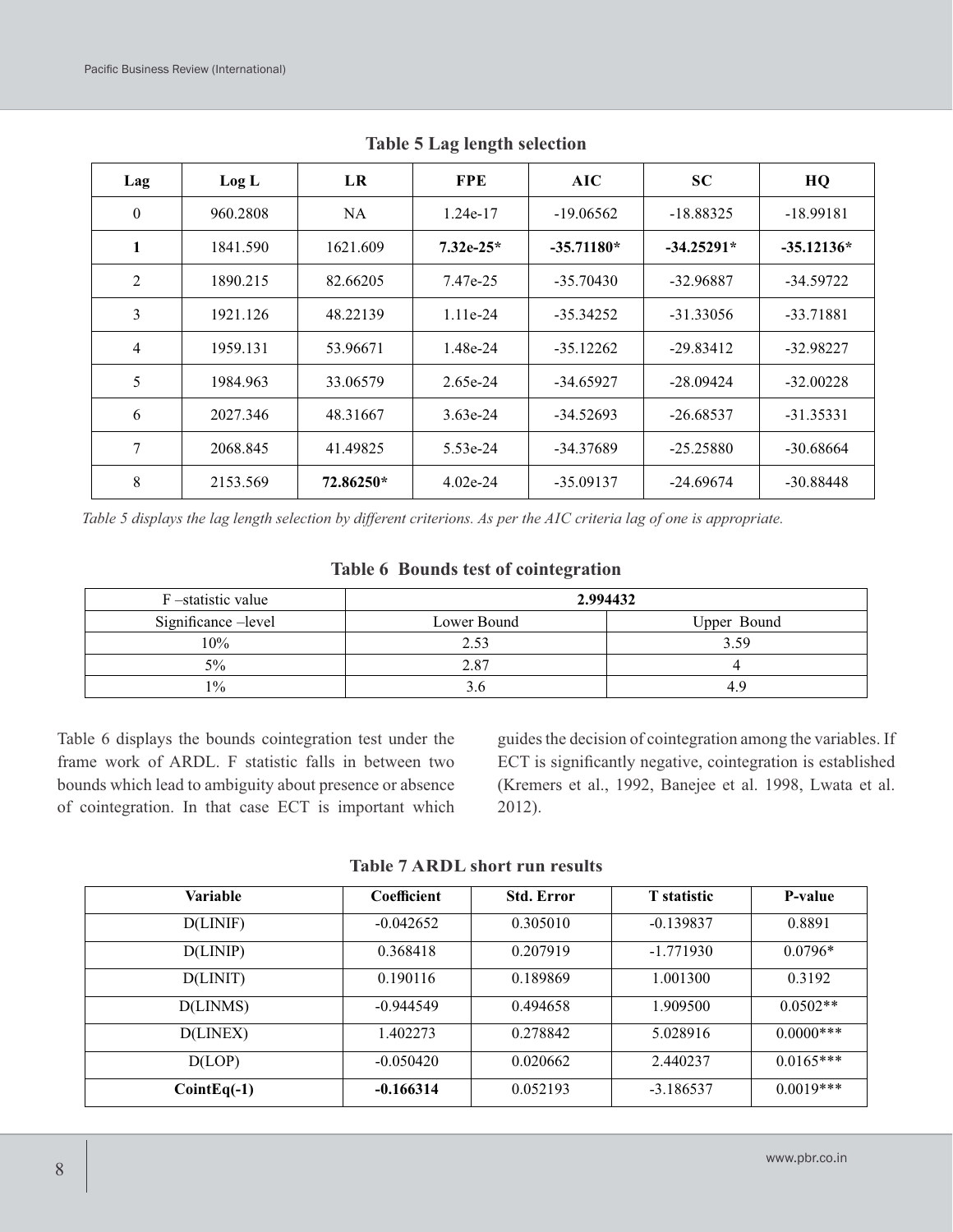| <b>Variable</b> | Coefficient | <b>Std. Error</b> | <b>T</b> statistic | P-value    |
|-----------------|-------------|-------------------|--------------------|------------|
| <b>LINIF</b>    | $-0.800820$ | 2.114177          | $-0.378786$        | 0.7057     |
| <b>LINIP</b>    | 2.102031    | 1.687649          | $-1.245538$        | 0.2159     |
| <b>LINIT</b>    | $-0.881127$ | 0.388574          | $-2.267592$        | $0.0255**$ |
| <b>LINMS</b>    | 2.046789    | 1.619320          | 1.263980           | 0.2092     |
| <b>LINEX</b>    | 0.562263    | 1.064998          | 0.527948           | $0.0507**$ |
| <b>LOP</b>      | $-0.331178$ | 0.157963          | 2.096553           | $0.0386**$ |

**Table 8 ARDL long run results**

Table 7 displays the short run results. Since ECT(error correction term) is significantly negative , confirming cointegration among the variables. IIP, money supply, exchange rate and oil price are significantly determining Indian stock price in the short run. Industrial production is having favourable effect on stock prices which is in line with the conventional theory that suggests: increase in industrial production signals economic expansion, which boosts corporate profitability, increasing the firm's present value and, as a result, increasing stock market investment, which boosts stock prices. Negative sign of money supply means that money supply increments may result in more inflation, which may result in the increment of interest rates

and a decline in stock values. Because India is an importdependent country, currency appreciation will reduce import bill, which will in turn enhance corporate profits. Oil price has negatively impacts stock price. Since oil is a major input for the industry, increasing oil prices enhance manufacturing cost resulting in the reduction of corporate profits and hence depress stock returns. Long run results as displayed in table 8 depict that in the long run oil price, exchange rate and interest rate seem to impact stock prices. From the ARDL results it can be inferred that external factors(prices of oil and rate of exchange) greatly influence Indian equity in long run and as short run as well.

# **Diagnostic tests:**

| <b>Breusch-Godfrey Serial Correlation LM Test:</b> |          |       |        |  |  |
|----------------------------------------------------|----------|-------|--------|--|--|
| F-statistic                                        | 2.283787 | Prob. | 0.1074 |  |  |
| $Obs*R$ -squared                                   | 4.859721 | Prob. | 0.0880 |  |  |

**Table 9 ARDL long run results**

| <b>Breusch-Pagan-Godfrey Test of Heteroscedasticity:</b> |          |                  |        |  |  |  |
|----------------------------------------------------------|----------|------------------|--------|--|--|--|
| F-statistic                                              | 1.073788 | Prob.            | 0.3878 |  |  |  |
| $Obs*R$ -squared                                         | 8.623325 | Prob.            | 0.3751 |  |  |  |
| Scaled explained SS                                      | 8.005086 | Prob. Chi-Square | 0.4330 |  |  |  |

**Table 10 - Heterioscadsity test**

For the results to be reliable, it is necessary that particular model passes certain diagnostic tests. Table 8 and 9 depict

that data is free from serial correlation and there is no heteroscedasticity as probability value is more than 0.05%.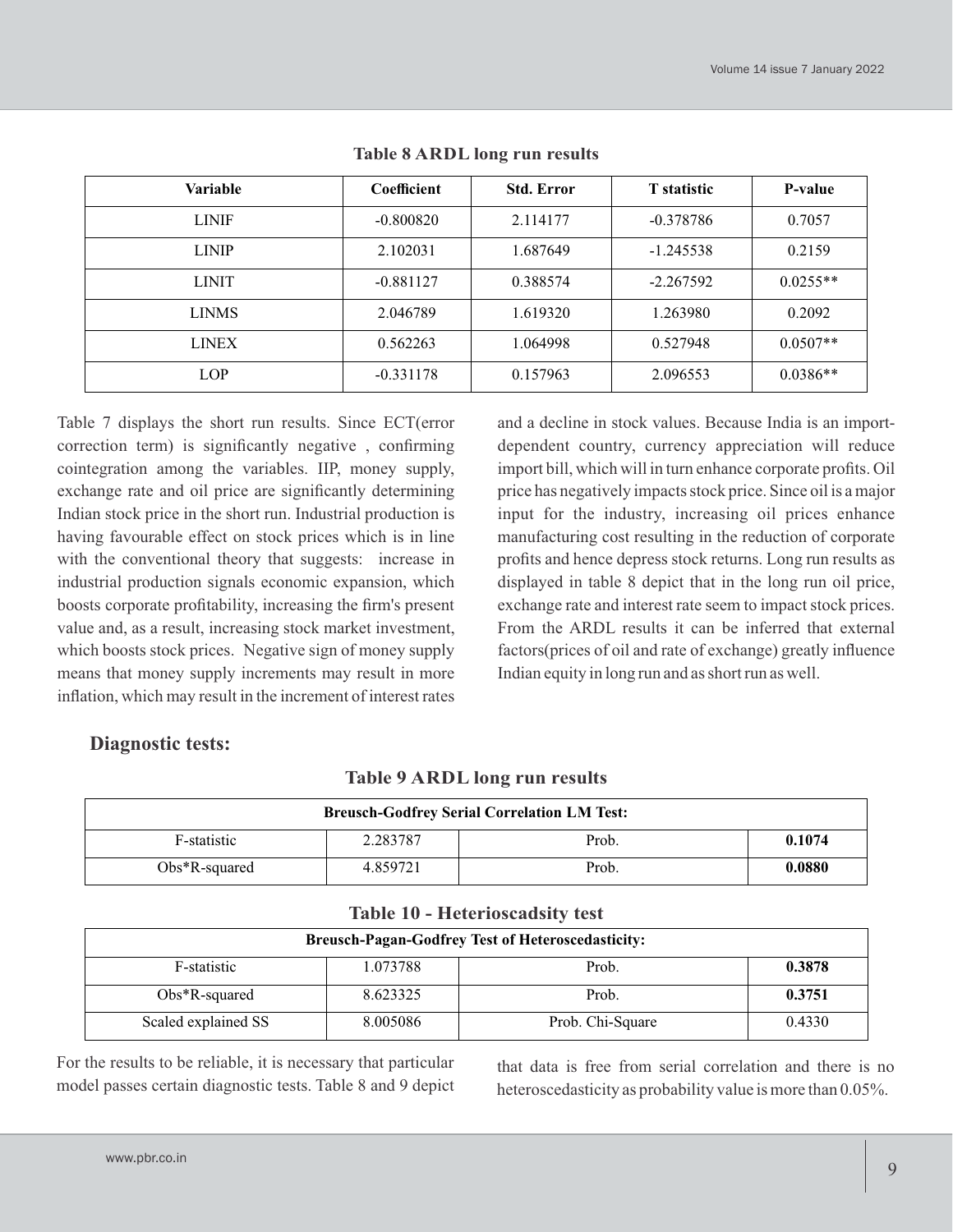### **Stability test:**



### **Figure 1 CUSUM test of model stability**

**Figure 2 CUSUM of square test** 



Both CUSUM and CUSUM of Square tests check for both long and short run parameter estimates (Pesaran et al. (2000, 2001) in case of ARDL. Both CUSUM and CUSUM of Square plots as indicated by figure 1 and 2 show that residuals are under critical bounds of 5%, conforming that selected time series model is structrually stable.

# **Conclusion**

In any economy, the stock market plays a vital role. A mature and sizable market is usually regarded as indicator of the economy's health and prospects, as well as a measure of local and international investors' confidence. EMH states that stock prices contain all information regarding macroeconomic issues, and traders or investors will not be able to outperform the market and profiteer abnormally.

The study was conducted to examine link between stock prices and a sample of macroeconomic indicators in Indian context. The study examined macroeconomic indicators such as CP(inflation), bench mark interest rate, real activity, M3(money supply), oil prices, and exchange rates, as well as the BSE sensex, India's stock market index. Time period selected for the study is from 2010 to 2019. We employed ARDL technique of cointegration to concurrently determine the dynamic relationships amidst macroeconomic indicators and stock returns. This technique gained prominence as a cointegration technique as a result of the works of pesaran and shin, 2000.

The variables of the study are violating stationarity assumption at level form and confirm to stationarity once first differenced. Correlation analysis revealed that independent variables are free from multicolinearity. The ARDL results suggest that rate of exchange and price of oil influence stock returns contemporaneously and in long run as well, indicating Indian stock market is vulnerable to international environment. IIP, money supply, price of oil and rate of exchange are significant in the short run while interest rate, exchange rate and oil price are significantly affecting returns in long run. Error correction term was found to be 16%, indicating it would take almost 7 months for the stock market to bounce back to original equilibrium in case there is deviation or shock to the system, which raises the question of inefficiency of the Indian market. Overall, the findings imply that the Indian stock market is inefficient in terms of information dispersion, as publicly available data on macroeconomic indicators might be used to generate higher profits. Further R Square was less than 50%, which indicates that emerging market like India has a greater influence by non-fundamental elements than fundamental economic forces. The future direction in this research could be inclusion of more macroeconomic variables with larger time frame and application of advanced econometric techniques to draw conclusions.

### **References**

 Abugri, B. A. (2008). Empirical relationship between macroeconomic volatility and stock returns : Evidence from Latin American markets. *International Review of Financial Analysis*, *17*, 396–410. https://doi.org/ 10.1016/j.irfa.2006.09.002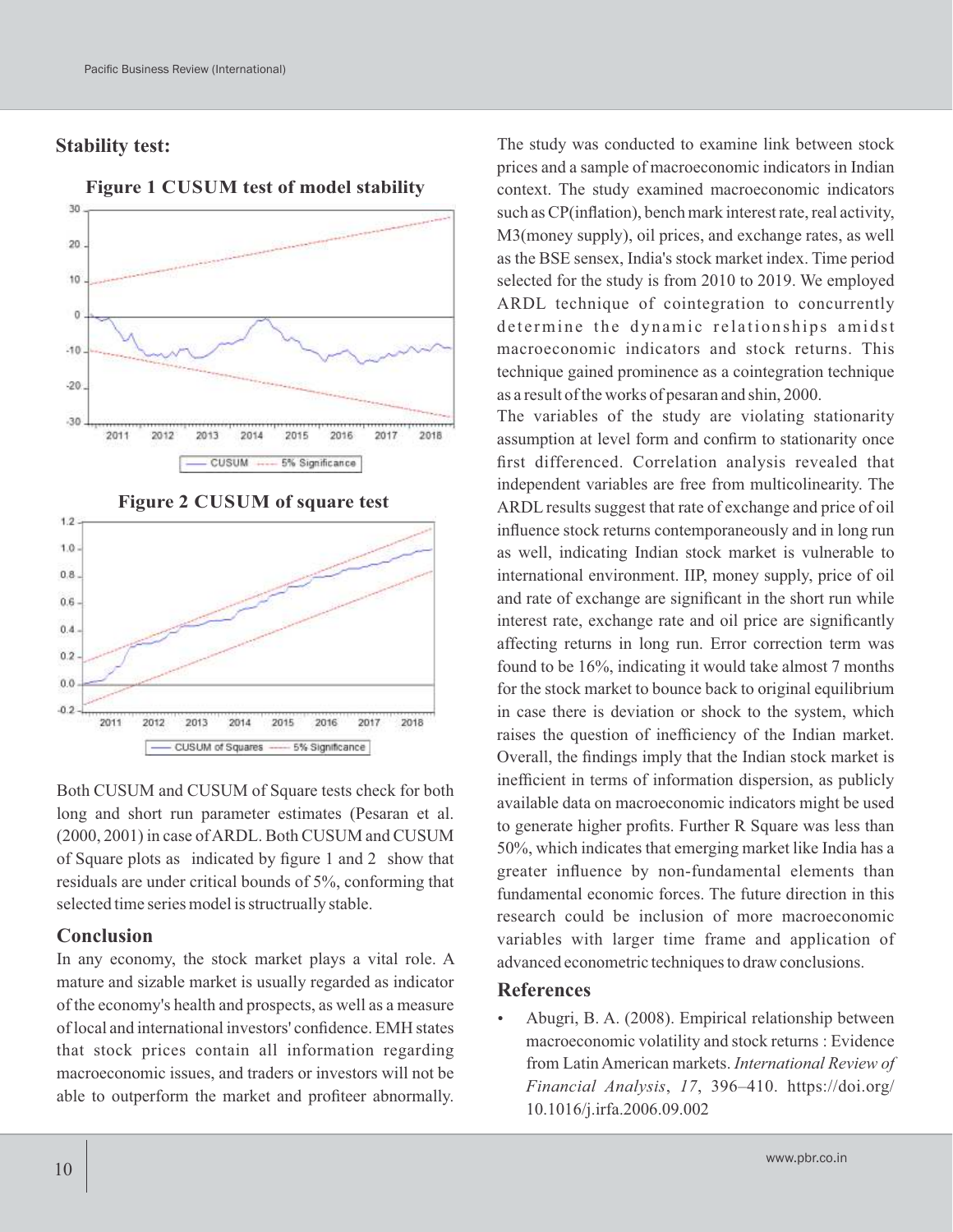- Ahmed, S. (2008). Aggregate Economic Variables and Stock Markets in India. *International Research Journal of Finance and Economics*, *14*.
- Ahmet Büyükşalvarcı, H. A. (2010). The Causal Relationship between Stock Prices and Macroeconomic Variables: A Case Study for Turkey. *International Journal of Economic Perspectives*, *4*(4), 601–610.
- Ali, H. (2014). Impact of Interest Rate on Stock Market; Evidence from Pakistani Market. *IOSR Journal of Business and Management*, *16*(1), 64-69.
- ALJARAYESH, N. I. A., ASFOUR, L. K., & Al-ABDALLAH, S. Y. (2018). Interest rates volatility and its consequences on stock returns: The case study from Amman Stock Exchange, Jordan. *Journal of Economics Library*, *5*(2), 149-160.
- Bekaert, G., & Harvey, C. R. (1997). Emerging equity market volatility. *Journal of Financial economics*, *43*(1), 29-77.
- Chen, A. N., Roll, R., Ross, S. A., Chen, N., Roll, R., & Ross, S. A. (1986). Economic Forces and the Stock Market. *The Journal of Business*, *59*(3), 383–403.
- Fama, E. F. (1965). The behavior of stock-market prices. *The journal of Business*, *38*(1), 34-105.
- Fama, E. F., & Schwert, G. W. (1977). Asset returns and inflation. *Journal of financial economics*, *5*(2), 115- 146.
- Geske, R., & Roll, R. (1983). The fiscal and monetary linkage between stock returns and inflation. *The journal of Finance*, *38*(1), 1-33.
- Hasan, A., & Javed, M. T. (2009). An Empirical Investigation of the Causal Relationship among Monetary Variables and Equity Market Returns. *The Lahore Journal of Economics*, *14*(1), 115–137. https://doi.org/10.35536/lje.2009.v14.i1.a5
- Hosseini, S. M., & Ahmad, Z. (2011). The Role of Macroeconomic Variables on Stock Market Index in China and India. *International Journal of Economics and Finance*, *3*(6), 233–243. https://doi.org/ 10.5539/ijef.v3n6p233
- Ibrahim, M. H., & Aziz, H. (2003). Macroeconomic variables and the Malaysian equity market A view through rolling subsamples. *Journal of Economic*   $Studies, 30(1), 6-27.$  https://doi.org/ 10.1108/01443580310455241
- Iwata, H., Okada, K., & Samreth, S. (2012). Empirical study on the determinants of CO2 emissions: evidence from OECD countries. *Applied Economics*, *44*(27), 3513-3519.
- Kremers, J. J., Ericsson, N. R., & Dolado, J. J. (1992). The power of cointegration tests. *Oxford bulletin of economics and statistics*, *54*(3), 325-348.
- Kwon, C. S., & Shin, T. S. (1999). Cointegration and causality between macroeconomic variables and stock market returns. *Global Finance Journal*, *10*(1), 71–81.
- Mookerjee, R., & Yu, O. (1997). Macroeconomic variables and stock prices in a small open economy  : The case of Singapore. *Pacific-Basin Finance Journal*, *5*, 377–388.
- Maysami, R. C., & Koh, T. S. (2000). A vector error correction model of the Singapore stock market. *International Review of Economics & Finance*, *9*(1), 79-96.
- Mukherjee, T. K., & Naka, A. (1995). Dynamic relations between macroeconomic variables and the Japanese stock market: an application of a vector error correction model. *Journal of financial Research*, *18*(2), 223-237.
- Nkoro, E., & Uko, A. K. (2016). Autoregressive Distributed Lag (ARDL) cointegration technique: application and interpretation. *Journal of Statistical and Econometric methods*, *5*(4), 63-91.
- Nordin, N., Nordin, S., & Ismail, R. (2014). The impact of commodity prices, interest rate and exchange rate on stock market performance: an empirical analysis from Malaysia. *Malaysian Management Journal*, *18*, 39–52.
- Pesaran, H. H., & Shin, Y. (1998). Generalized impulse response analysis in linear multivariate models. *Economics letters*, *58*(1), 17-29.
- Pesaran, M. H., Shin, Y., & Smith, R. J. (2001). Bounds